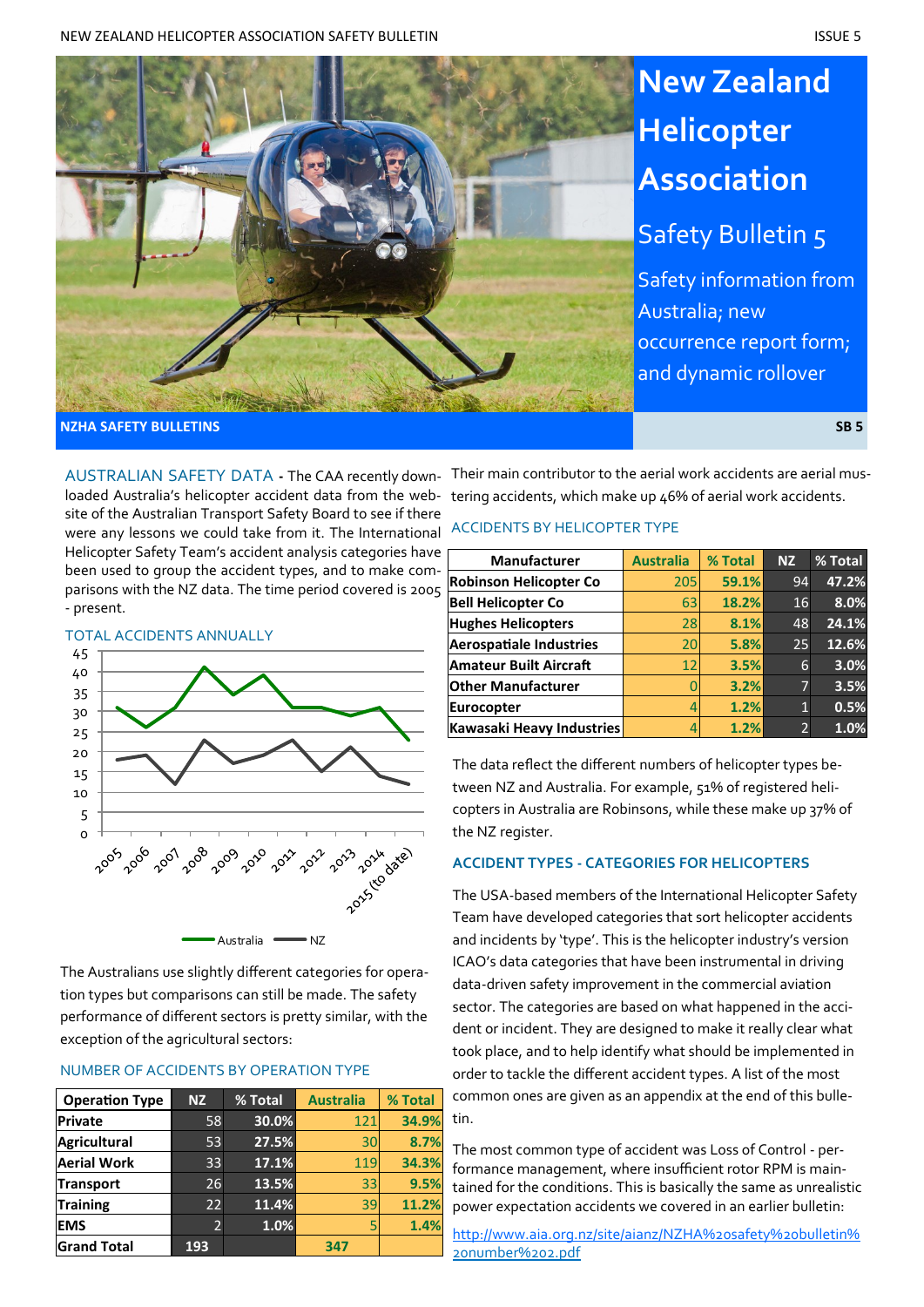After loss of control accidents the main category were object collisions, mainly wirestrikes and striking trees while conducting low-level operations, particularly aerial mustering.

## **AUSTRALIAN HELICOPTER ACCIDENTS BY TYPE**

| <b>Accident Type</b>     | <b>Accidents</b> | % of Total |
|--------------------------|------------------|------------|
| <b>LOSS OF CONTROL</b>   | 97               | 28.0%      |
| <b>COLLISION/STRIKE</b>  | 72               | 20.7%      |
| COMPONENT/SYSTEM MAL-    |                  |            |
| <b>FUNCTION</b>          | 39               | 11.2%      |
| CFIT                     | 30               | 8.6%       |
| <b>ENGINE POWER LOSS</b> | 18               | 5.2%       |
| OTHER                    | 18               | 5.2%       |
| <b>FIRE</b>              | 13               | 3.7%       |
| <b>FUEL</b>              | 13               | 3.7%       |
| <b>AUTOROTATION</b>      | 11               | 3.2%       |
| <b>UNKNOWN</b>           | 11               | 3.2%       |
| LANDING OCCURRENCE       | 10               | 2.9%       |
| ABRUPT MANOUEVRE         | 6                | 1.7%       |
| <b>EXTERNAL LOAD</b>     | 5                | 1.4%       |
| <b>IN-FLIGHT BREAKUP</b> | 4                | 1.2%       |
| <b>Grand Total</b>       | 347              |            |

# **NEW ZEALAND HELICOPTER ACCIDENTS BY TYPE**

Applying the categories to the New Zealand data shows a similar accident profile, with a couple of differences:

| <b>Accident type</b>     | <b>Accidents</b> | % of Total |
|--------------------------|------------------|------------|
| <b>LOSS OF CONTROL</b>   | 82               | 42.5%      |
| <b>COLLISION/STRIKE</b>  | 29               | 15.0%      |
|                          |                  |            |
| COMPONENT/SYSTEM MAL-    | 19               | 9.8%       |
| <b>ENGINE POWER LOSS</b> | 14               | 7.3%       |
| <b>CFIT</b>              | 10               | 5.2%       |
| <b>OTHER</b>             | 8                | 4.1%       |
|                          |                  |            |
| UNKNOWN/BEING INVESTI-   | 8                | 4.1%       |
| <b>EXTERNAL LOAD</b>     | 7                | 3.6%       |
| <b>FUEL</b>              | 7                | 3.6%       |
| <b>IN-FLIGHT BREAKUP</b> | 4                | 2.1%       |
| LANDING OCCURRENCE       | 4                | 2.1%       |
| FIRE                     | 1                | $0.5\%$    |
| <b>Grand Total</b>       | 193              |            |

There are a greater proportion of Loss of Control accidents, although for the NZ data this includes Autorotation and Abrupt Maneuver accidents.

# **LESSONS LEARNED**

The benefit of looking at the Australian data is that we double the amount of information about safety hazards in helicopter operations. There are a lot of good resources that expand our

knowledge about accident risks including accident reports released by the ATSB from Australian operators. As an example, you can follow the link below to a recent publication of theirs' covering accident risks in agricultural operations:

[https://www.atsb.gov.au/publications/2015/ar](https://www.atsb.gov.au/publications/2015/ar-2015-031.aspx)-2015-031.aspx

We will use a couple of the Australian examples in the main topic of this bulletin, which is Dynamic Rollover accidents.

# **HELICOPTER AND AGRICULTURE-SPECIFIC OCCURRENCE REPORT FORM - IT'S HERE!**

No more filling out airline-type questions because as discussed in the last update, work has been put into creating a new occurrence report form that is specific to helicopter and agricultural operations and is much more user-friendly for these sectors. It is designed to gather safety information in a way that supports SMS, with a special focus on hazard identification, risk management, and 'lessons learned'. We have designed it to be easier, so the new report is fillable electronically. The new form will be available soon on the CAA website under Forms once it has been properly formatted. A copy is also attached to this email for your use. We are committed to using this information to share lessons learned and to improve safety.

#### **DYNAMIC ROLLOVER ACCIDENTS**

In the words of aviation writer Helen Krasner, dynamic rollover involves the following:

*"Usually what happens in these cases is that the pilot starts up the machine and then begins to lift the helicopter into a hover as usual. Instead of lifting off, it suddenly and for no apparent reason turns over on to its side and then proceeds to rather expensively thrash itself to bits."* 

In fact, what is happening is well understood. The helicopter is rolling (or pivoting) around a skid until it reaches its 'critical rollover angle' where the main rotor thrust continues and the helicopter rolls on its side regardless of control inputs made. A complete rollover can happen in seconds making it important to understand how these accidents occur and what to do to prevent them.

Here is an example accident involving an **R22 training flight in February 2015:** A few moments into a session practicing coordinating flight controls, at about 3 ft above ground level, with the student controlling the cyclic and the instructor lightly controlling the pedals and collective, the helicopter began to roll to the right and move rearwards. The student reacted quickly, but moved the cyclic further backwards and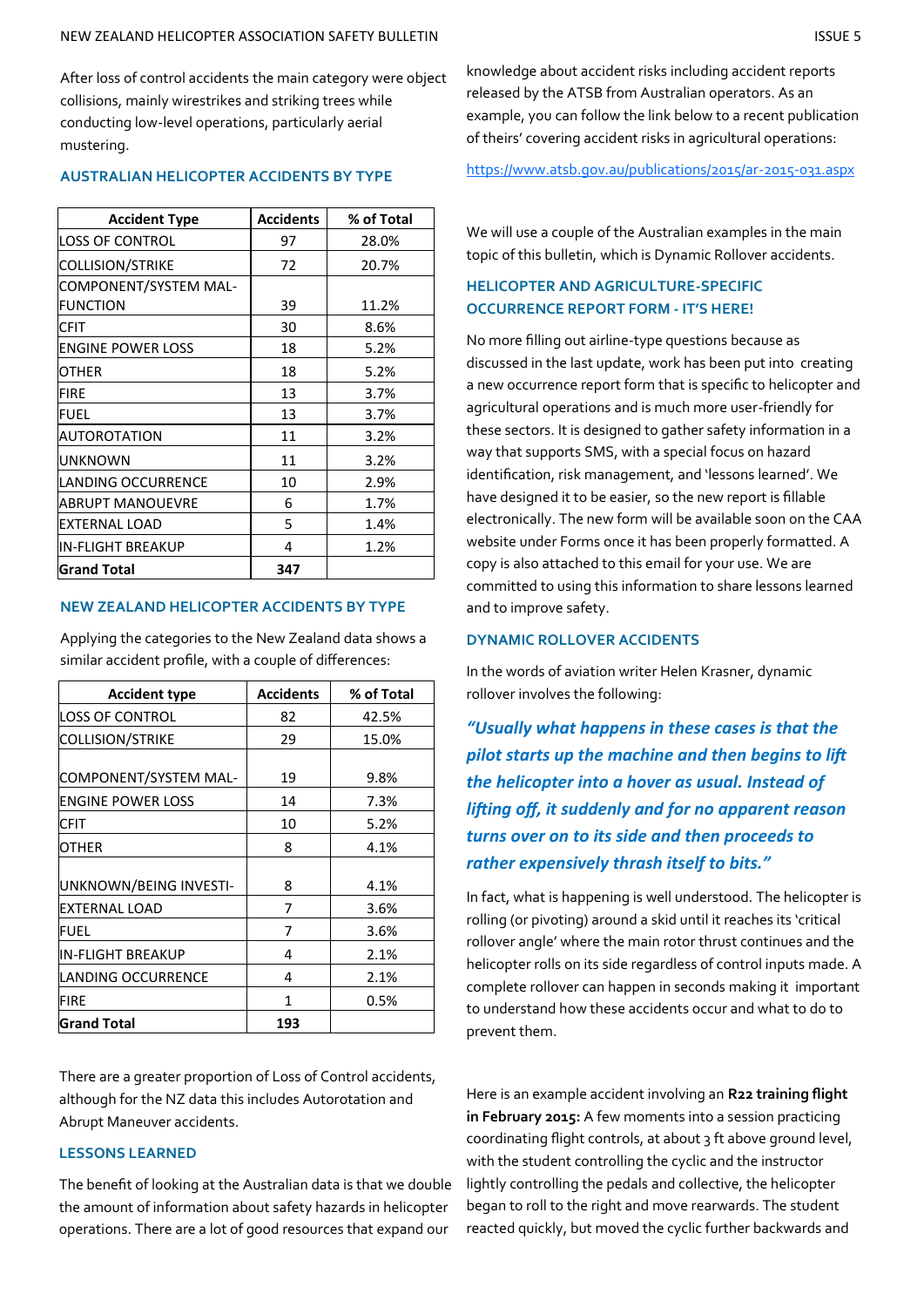#### NEW ZEALAND HELICOPTER ASSOCIATION SAFETY BULLETIN ISSUE 5

to the right, which resulted in an increase in the rearward speed in this direction. The instructor attempted to regain control, but due to the sudden rearward movement of the cyclic, his thumb had bent back behind his wrist. The instructor managed to 'grab' the collective and lift it up a small amount, but by the time any significant control input could be applied, the right skid had struck the ground. The helicopter rolled further to the right, and fell onto the ground. The manner in which the helicopter had pivoted around the right skid and fallen onto its side was described by both the instructor and operator as dynamic rollover. In the image below you can see the accident sequence from start to finish, from the initial skid contact with the ground through to the final result (Source: ATSB report).

#### **NEW ZEALAND DYNAMIC ROLLOVERS ANNUALLY:**





The accident example from the ATSB sets out clearly the sequence of event that tend to occur in dynamic rollover accidents. These are (generally):

- Lateral movement;
- Contact with surface
- Pivoting around the contact point.

The other key element is that the helicopter is usually at liftoff thrust or 'light on the skids' at the time.

Source: Operator

The operator concluded from their investigation into the accident that the most likely reason for the lateral movement was the applied collective pitch. When the helicopter moved rearward, the student was instructed to correct the unwanted movement. Initially the student applied incorrect aft cyclic, which increased the velocity of the unwanted movement and a subsequent sink off the 'ground cushion' created by the downwash from the rotor blades. The company also identified that the hover height for the session was too low.

### **DYNAMIC ROLLOVER IN NEW ZEALAND**

The accident data indicates that there have been 18 dynamic rollover accidents from 2000 - present which have resulted in 1 fatality and 1 serious injury:

| <b>Flight type</b> | <b>Dynamic rollover accidents</b> |
|--------------------|-----------------------------------|
| Transport          | 6                                 |
| <b>Training</b>    | 5                                 |
| Private            | 4                                 |
| Agricultural       | 2                                 |
| Test               | 1                                 |

What causes lateral movement, or drift, resulting in contact at takeoff or landing? The accident data we have show there are a couple of recurring causal factors: a change in the center of gravity not being compensated for by the pilot's control inputs, and a loss of situation awareness/ground reference leading to contact and rollover. Below is an example of CoG change not being managed in a training accident:

**December 2008, R22 Training Flight:** the instructor had exited the helicopter for the student to embark on their first solo flight. The student did not apply sufficient lateral cyclic during the takeoff to counter the lateral CoG change, the helicopter drifted, caught ground, and suffered dynamic rollover.

Changes in CoG like this have resulted in some devastating loss of control accidents. One of New Zealand's worst dynamic rollover accidents occurred in 1986 off the coast of North Canterbury. An SA315B Lama was being used to upload some crew members working to refloat a grounded fishing trawler. While in the hover, two crew members boarded the skid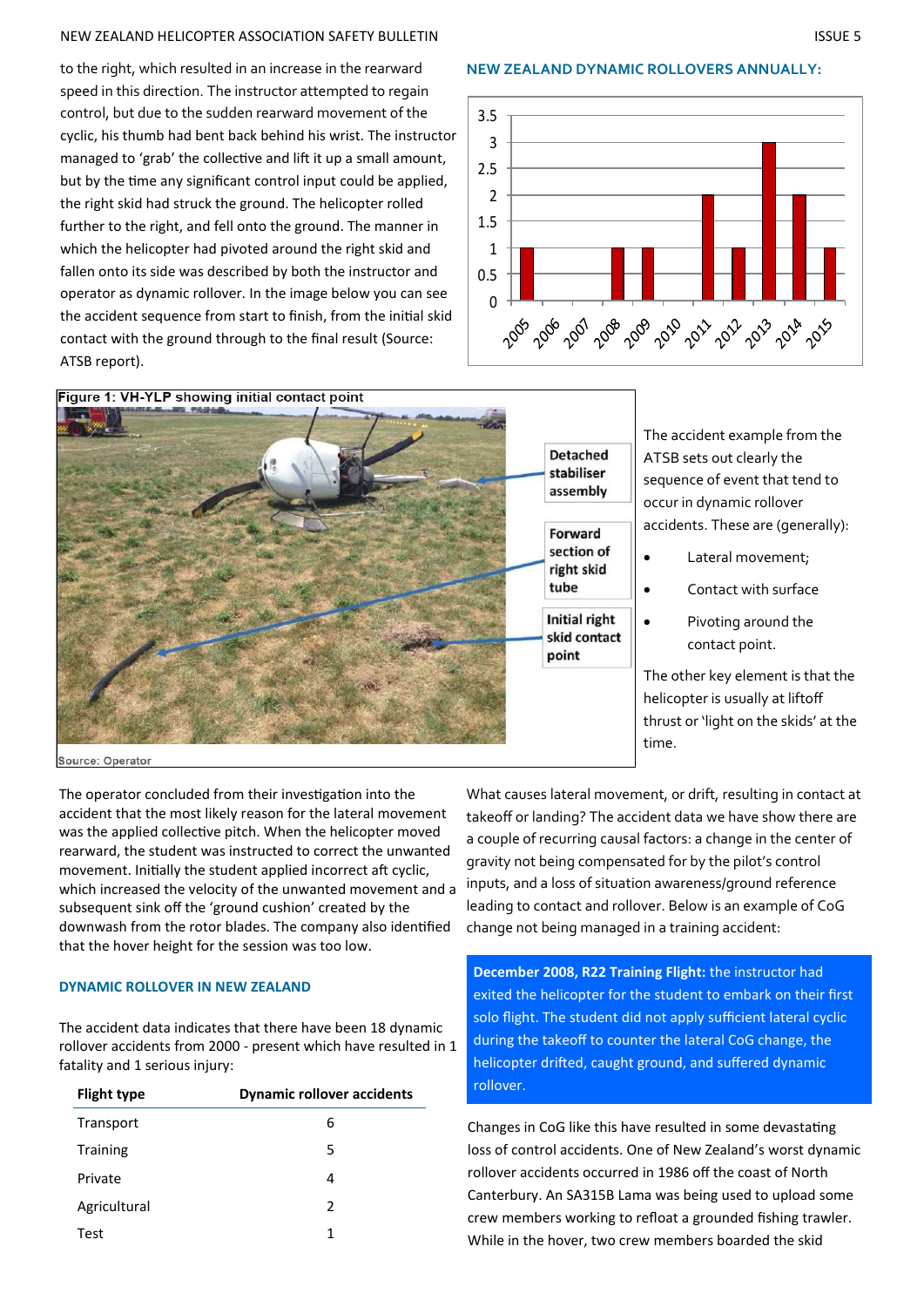#### NEW ZEALAND HELICOPTER ASSOCIATION SAFETY BULLETIN ISSUE 5

simultaneously causing the helicopter to drift right. The pilot had applied full left cyclic but the machine continued to drift and became lodged under part of the ship. Rapid dynamic rollover occurred and two crew members were killed instantly when they were struck by the main rotor blades. Accidents like this - where crew or passengers compromise the weight and balance of the helicopter leading to loss of control - are very unforgiving and examples like this highlight the importance of flight planning and properly briefing crew and passengers about how their actions can affect the performance of the helicopter.

## **DYNAMIC ROLLOVER AND SITUATION AWARENESS**

Situation awareness - knowing exactly where the helicopter is relative to the terrain and other hazards around it - is one of the single biggest factors in helicopter accidents, so it is no surprise that it crops up in the dynamic rollover category as well. One way this can happen is in takeoffs and landings on surfaces of ice and snow. The proximity of the surface can be inaccurately perceived by the pilot in flat light and/or white out conditions. An example of how this can lead to dynamic rollover occurred in 2012:

**November 2012, Squirrel on Transport Flight:** While attempting a landing of four passengers on the glacier, the pilot encountered some difficulty maintaining positive ground reference due mainly to blowing snow on the surface. The decision was made to abort the landing however before this could be executed the skid contacted the surface and the helicopter rolled over.

It is not just snow and ice surfaces that threaten situation awareness. In a 2011 dynamic rollover accident that killed the pilot and seriously injured the passenger, the rollover was caused by the skid's snow shoe digging into the rough ground of the landing site while the pilot was repositioning it for the landing. The accident investigation found that:

*"The horizontal penetration could be explained as a result of the pilot attempting to reset the position of the helicopter on the landing site. The pilot's seating position being on the right hand side would have prevented him from seeing the proximity of the snow shoe in relation to the banked edge of the landing site."*

If you take a look at the photo of the accident site below, you can see how rough and marked it was: with the rocks, tussock, and raised dirt banks on either side, any lateral drift while landing or taking off here meant that the chances of rollover were always going to be high. Adding to the risk was the fact that the site was in a valley susceptible to gusty wind conditions. So what you have is a number of ingredients coming together, resulting in a tragic, fatal dynamic rollover accident.

#### **DYNAMIC ROLLOVER AND STROPS HOOKING OVER SKIDS**

Another common cause of dynamic rollover accidents is a lifting strop hooking over the skid. When the pilot goes to lift off, this has exactly the same affect as the skid nudging into an obstacle on the ground while drifting sideways. On the next page is an example of this occurring, where the pilot really ended up in the shit.



Figure 1: Landing site situated at 3800ft AGL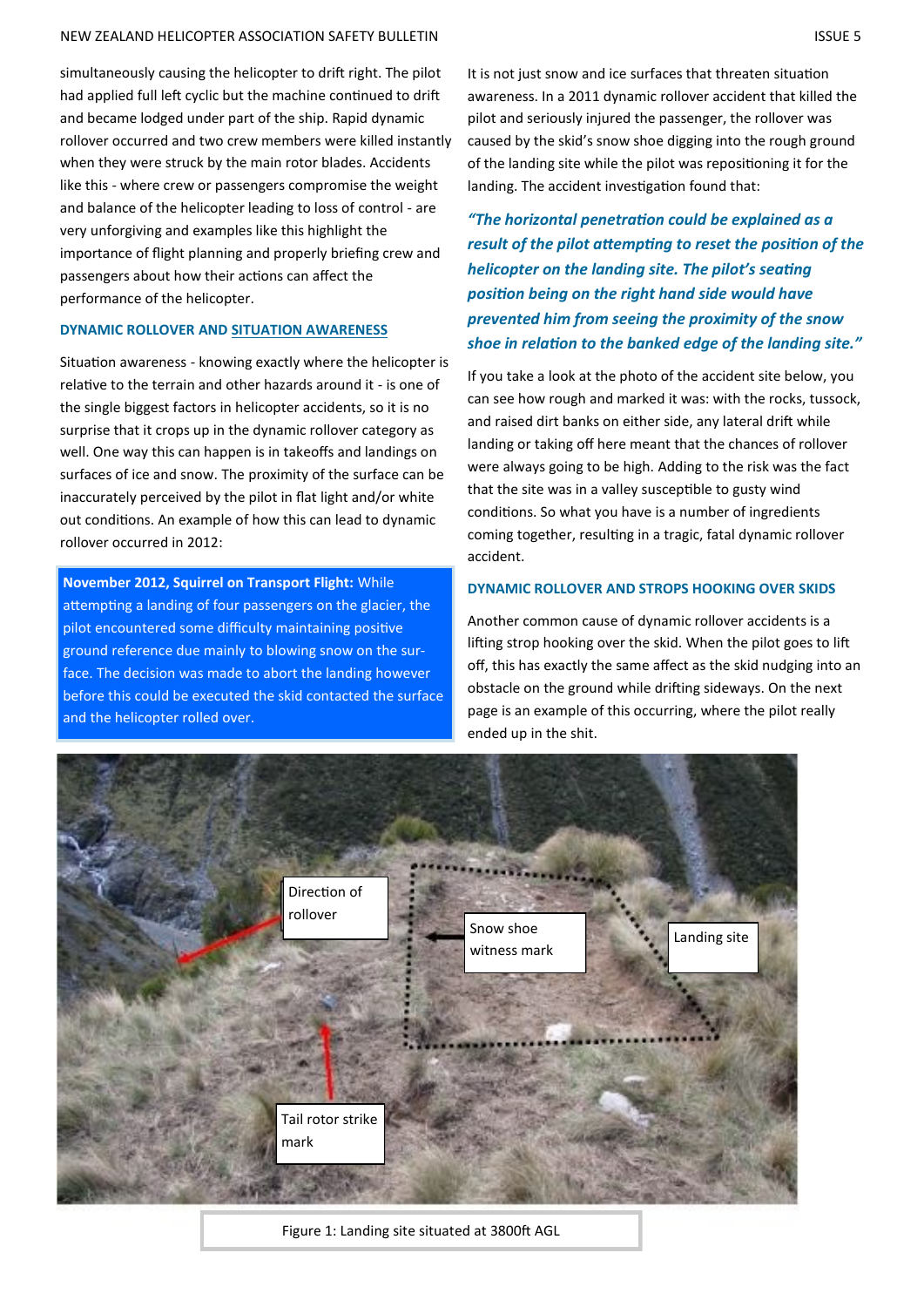#### NEW ZEALAND HELICOPTER ASSOCIATION SAFETY BULLETIN ISSUE 5

The pilot of a Longranger was using a monsoon bucket to spread the contents of an effluent settling-pond. For the first 3 loads the bucket was filled by lowering it into the pond with the door open. For the fourth load the pilot dropped the bucket into the pond and dragged it along sideways to enable it to fill more rapidly from the top.

When the bucket was full, he executed a hovering left turn into the wind, but when he raised collective the helicopter rolled rapidly rest and came to rest - inverted - in the pond.

During the hovering turn one of the 2 lifting strops had become hooked onto the rear of the right skid, leading to the dynamic rollover.

Upside-down in an effluent pond is a place no one wants to be. Here's a picture if you need a hand imagining the pilot's escape:



This reminds us that dynamic rollover is a major risk during external load operations, and that maintaining full awareness of the position of the strops relative to the skids is critical. It's also important to note that a load catching onto an obstacle on the ground can also induce rollover.

# **RESILIENCE AGAINST THE RISK**

- Always lift off slowly, and "feel" the helicopter into the air. It will tell you if it's going to go sideways. The halfsecond you save getting airborne rapidly will be the very same half second you will wish you could have over again if the undercarriage catches on something.
- When hovering close to the ground, do so at the height that gives a reasonable clearance from the ground and nearby obstacles. This doesn't mean hovering around up in no-man's land, but a slightly higher skid height greatly improves the margin for error.
- Train ground crew to always check they haven't left a strop or something similar over a skid.
- Think about configuring your mirrors so you can see the skids. Whether you are flying an external load or during takeoff/landing, a quick peek in the mirror gives you an instant double-check on whether things are looking okay. Those stick-on blind spot mirrors for cars do a

pretty amazing job of increasing field of view very inexpensively.

• In flight, learn to maneuver so that there is no risk of getting the skids tangled in the underslung load. Be especially vigilant if hovering out of wind.

### **RECENT OCCURRENCE REPORTS**

Recent issues that have emerged from reports are:

## **RPAS/UNMANNED AERIAL VEHICLES**

These are a concern for a lot of the aviation community right now. Recently a report was received of an RPAS coming into proximity with an R22 on a training flight. There was a good outcome: the RPAS owner was located by the airstrip manager and told to cease operations there. This highlights the role pilots and other personnel have in managing the RPAS risks: it is important not only to report the incidents but also to try and locate the RPAS operators to make sure they stay out of airspace they are not meant to be in, especially around aerodromes.

## **FUEL**

A couple of incident and accident reports submitted this year (note that the investigations are not yet complete on these) have highlighted the importance for operators to ensure that their fuel is securely stored so that it is protected against both contaminants and access by unapproved persons, and that proper pre-flight fuel checks are conducted. Please be vigilant about this.